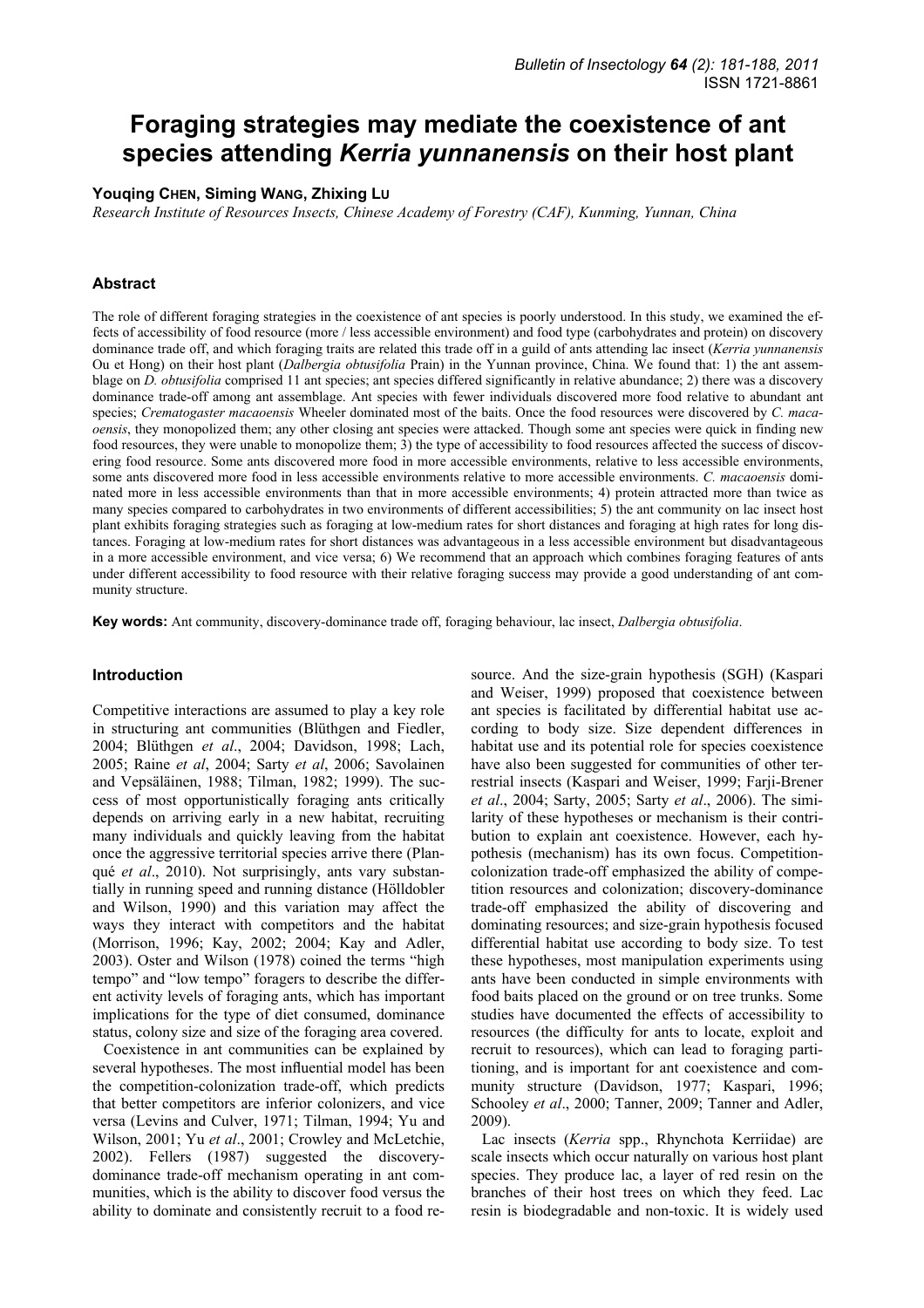as food supplement, for textiles and in the pharmaceutical industry. Lac insects occur in tropical and subtropical regions of South Asia and Southeast Asia, and most of the lac-producing insects are economically important and often reared in agroecosystems (Chen *et al*., 2010). Ants feed on the honeydew excreted by lac insect, attend the lac insect colonies, and quickly reach high densities. Many ant species visit the host plants of the lac insects. The composition and abundance of ant assemblages vary substantially within plant parts of the host plant (unpublished data). However, the reasons for the variation are not clear. Understanding the mechanisms which likely affect the abundance and coexistence of ants is of fundamental importance to community ecology.

In this study, we examined the effects of different accessibility to food resource and resource type on foraging behaviour and competitive ability in a guild of ants attending *Kerria yunnanensis* Ou et Hong (Rhynchota Coccoidea Kerriidae) on their host plant *Dalbergia obtusifolia* Prain in the Yunnan province, China. We used field manipulation experiments to address how greater or lesser accessibility to food resources and resource type (carbohydrate and protein) affect the success of discovery and dominance food resources; which foraging characteristics (including the running distance before stopping / turning direction, the running speed, and the frequency of stopping / turning direction in searching for prey) of different ant species correlate their success in discovering food resources. In particular, we ask: First, was there a discovery dominance trade-off? And how does environmental accessibility and resource type affect this? Second, which foraging traits are related to the trade-off?

# **Materials and methods**

# Study system

This research was conducted in a lac insect agroecosystem in Mojiang county, Yunnan Province, south west of China (101°43'E 23°14'N 999.8-1056 m a.s.l.). The study site is characterized by an average annual rainfall of 1500-2100 mm (mostly in May to October) and a mean annual temperature of 18.2 °C (observations in recent 3 years). The total area of the research plot was 10 hectares. The lac insect agroecosystem is the main form of cultivation in mountainous regions between 900-1500 m a.s.l., with several plant species (plants are not used for anything other than lac production) as host for the lac insect, distributed along or among the semiarid agricultural plots. *K. yunnanensis* is reared by farmers on different plant parts throughout the year. On completing its first generation (from May to October), *K. yunnanensis* is collected by cutting the branches on which they feed, and transferring to alternative trees (other trees of the conspecific or different species can be selected) for the second generation (from October to May of the following year). As a consequence, resource availability can quickly change for established ant communities.

The experiments were performed in a lac plantation which was dominated by the lac plant *D. obtusifolia*  with a density of 1500 trees per hectare. On *D. obtusifolia*, *K. yunnanensis* settles on the main branch, shoots and even leaf stalks. On reaching the adult stage, lac insects excrete larger quantities of honeydew, some of which may stick to the body of lac insects and accumulate in small droplets. Honeydew is also flicked away from the body and accumulates on the surface of leaves and branches. Many ant species, such as *Crematogaster macaoensis* Wheeler, *Dolichoderus thoracicus* Smith, and *Camponotus parius* Emery visit *D. obtusifolia* and often co-forage on the same tree. However, some ant species, like *C. parius* Emery and *Polyrhachis tibialis* Smith, prefer to forage for food on the trunk, main branches and the surface of leaves, but less so on branches with a small diameter. Others, like *C. macaoensis* and *D. thoracicus* forage throughout a tree, including the trunk, branches, leaves, cavities and outgrowths of a branch. In this experiment, 5-year-old *D. obtusifolia* were selected, ranging between 2.5 m to 2.8 m in height and between 5 cm to 7 cm of diameter at breast height. All selected trees were used to rear *K. yunnanensis* and the experiments were conducted in 2009 and in 2010.

## Composition and abundance of ant communities

Three patches (100  $\times$  100 m) were selected in a lac plantation. In the first patch, more than 40 nests of *C. macaoensis* were found on *D. obtusifolia*, and we selected 30 plants without *C. macaoensis* nest. The distance between two plants was at least 5 m. In the second patch, no *C. macaoensis* nest was found on *D. obtusifolia*, and we randomly selected 30 plants also, the distance between each plant was at least 3 m. In the third patch, no *C. macaoensis* nest was found on *D. obtusifolia*, and the plants distribute along the edge of the paddy. 30 plants were selected, and the distances between each plant ranged from 5 - 20 m. The selected 90 trees were cultivated with *K. yunnanensis* in October, and ants were investigated in May next year.

The experiment was conducted between 09:00 AM and 12:00 AM. The ants were recorded and sampled on each tree by two investigators standing face to face, and searching for a period of 2 minutes (Del-Claro and Oliveira, 1996). Specimens were identified using the keys of Xu (2002) and also Wu and Wang (1995). Abundance of ant species was calculated in two ways using Andersen's (1991) methods: 1) relative abundance, which is the number of individuals of a particular ant species on all trees / the total number of individuals of all ant species on all trees per patch; and 2) relative frequency of occurrence, which is the number of emerging times of one species on trees / the total number of emerging times of all species on all trees per patch (irrespective of individual numbers). Together, these two types of information provide an idea of the relative performance of an ant species. MANOVAs were performed to analyze the effects of habitat type (as independent factor) and ant species on abundance of ants; analysis was also conducted to compare the abundance of all ant species based on data for 90 trees (as independent factor).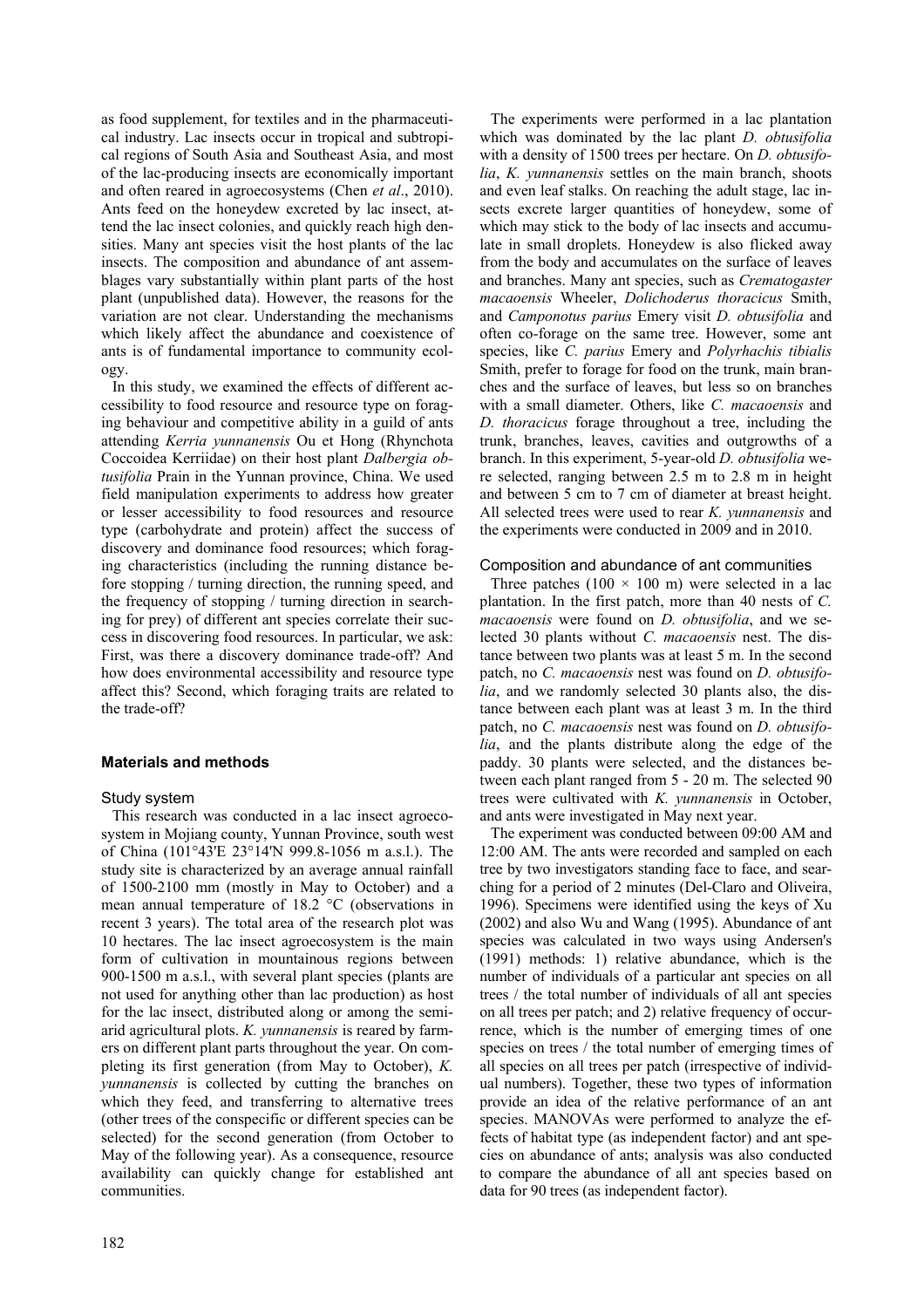#### Discovery of food baits

As mentioned above, lac insect agroecosystem is a useful system for testing whether or not carbohydrate availability is important for structuring ant communities. However the viscous property of honeydew affects the behaviour of ants if not removed continuously. Therefore, it is difficult to use in controlled experiments. As an alternative resource, we offered bread crumbs (have lots of complex carbohydrates, varying from 0.1-2 mg in weight). While most ant species are thought to feed on carbohydrates (Blüthgen *et al*., 2003), some feed preferentially on protein. Also, during reproduction, many ant species temporarily need protein to enhance the growth of their larvae. Thus, protein food was offered to lure ant species. In previous experiments, bread crumbs and small pieces of duck intestine proved suitable to attract ants.

The experiment was again conducted between 09:00 AM and 12:00 AM on *D. obtusifolia*, where food accessibility and food type as fixed factors were tested. In food accessibility experimental design, two levels (difficult access and easy access) were set to investigate the influence of accessibility to food resources on discovery of food by ants. In food type experimental design, two types (carbohydrates and protein) were set to investigate the influence of food types on discovery of food by ants. The approximate abundances of the lac insect and ants on the selected tree where the baits were experimentally set ranged from 20,000 - 30,000 and 10 - 30 (plant with ant nest was not selected), respectively. In the first stage, we used baits which were put in plastic cups (400 ml) as food bait and suspended from a tree with an iron wire 1.5 m above the ground, and the distance between cup and the tree was about 1.0 cm. Compared to food on small branches, this bait is more difficult to locate, exploit and recruit to, as cups did not touch the stem and the ants had to traverse the wire in order to get to the bait. This was defined as a less accessible environment. In total, 40 cups with bread crumbs were used with one cup per tree. The same procedure was used for cups containing small pieces of duck intestine. In total, 20 cups were put on different trees (one cup per tree). The second stage of the experiment was conducted with baits attached to the main trunk of *D. obtusifolia* using sticky resin 1.5m above the ground. This represents a more accessible environment for ants because the baits can be accessed from any direction. In total, 40 trees were selected for bread crumbs baits and 40 for duck intestine baits (one bait per tree). The trees were not previously used for other experiments. All trees used in the experiments were at least 3 m from each other. All baits were monitored every 15 min by four investigators, and the investigation lasted up to a maximum of 3 hours. Individual numbers of each species arriving at the baits were recorded.

MANOVAs were used to compare the ability of different ant species to discover different food resources, using ant species, food type and type of accessibility to food resources as influential factors, and data of ten trees were combined as one group; analyses were also conducted to compare the frequency of discovery food resource of all ant species based on data for 140 trees

(the trees selected for discovery experiment, and tree as independent factor), but in fact not all baits on trees were discovered by ants, only tree with ant discovering bait came into the analysis. The frequencies that more than one species co-occurring on food resources were analyzed by means of one-way ANOVAs, using mean individual numbers of ants per cup and mean individual number of cups co- occurred by ants per 10 trees.

# Dominance at food baits

Five hours after the bait dominance experiment was terminated, the abundance of each ant species at the baits of each treatment was recorded. The selected trees and experimental designs and procedures were identical to those used in the discovery experiment, which is mentioned above in the last section. MANOVAs were used to compare the ability of different ant species to dominate different food resources, using ant species, food type and type of accessibility to food resources as influential factors, also data of 10 trees were combined as one group; analysis was also conducted to compare the dominance of food resource for all ant species based on data of 140 trees (the trees selected for dominance experiment, and tree as independent factor), but in fact not all baits on trees were discovered and dominated by ants, only tree with ant being dominating bait came into the analysis. The species turnover rate in time was calculated in the following way (after Magnuson *et al*., 1994): T = 100 (I + E) / (S1 + S2), where T is the turnover rate in time, I is the number of taxa newly emerging in baits in the dominance experiment and E is the number of taxa replaced between the two stage of the experiment (discovery and dominance experiment). S1 is the number of ant taxa found in the discovery experiment, S2 is the number of taxa observed in the dominance experiment. Differences of species turnover rates in time were analyzed by one-way ANOVAs.

#### Features of foraging

There are many examples in the literature of ants exhibiting characteristic foraging behaviours before reaching food resources. However, the foraging behaviours after ants reached the resources may be also important. Here, we investigated the foraging behaviour after ants reached *D. obtusifolia* for honeydew and other prey.

Five *D. obtusifolia* were selected in the patch where the discovery experiments were conducted. The height of the trees and the surface of the stem mirrored those of the bait experiments, including smooth and rough textured surfaces, number of branches, etc. Out of the 11 ant species found, seven ant species located both carbohydrate and protein food during the observation period, and we investigated their foraging features. After an ant reached the selected tree, we determined running speed, running distance, and the frequencies of stopping / turning directions while traversing the stem by each of five investigators. The number of replicates varied from 11 - 50 for different ant species, depending on their abundance. Individuals that were disturbed by other ants or arthropods while foraging were not included in the analyses. Two hundred and sixty seven measurements were performed in total for seven ant species. Each me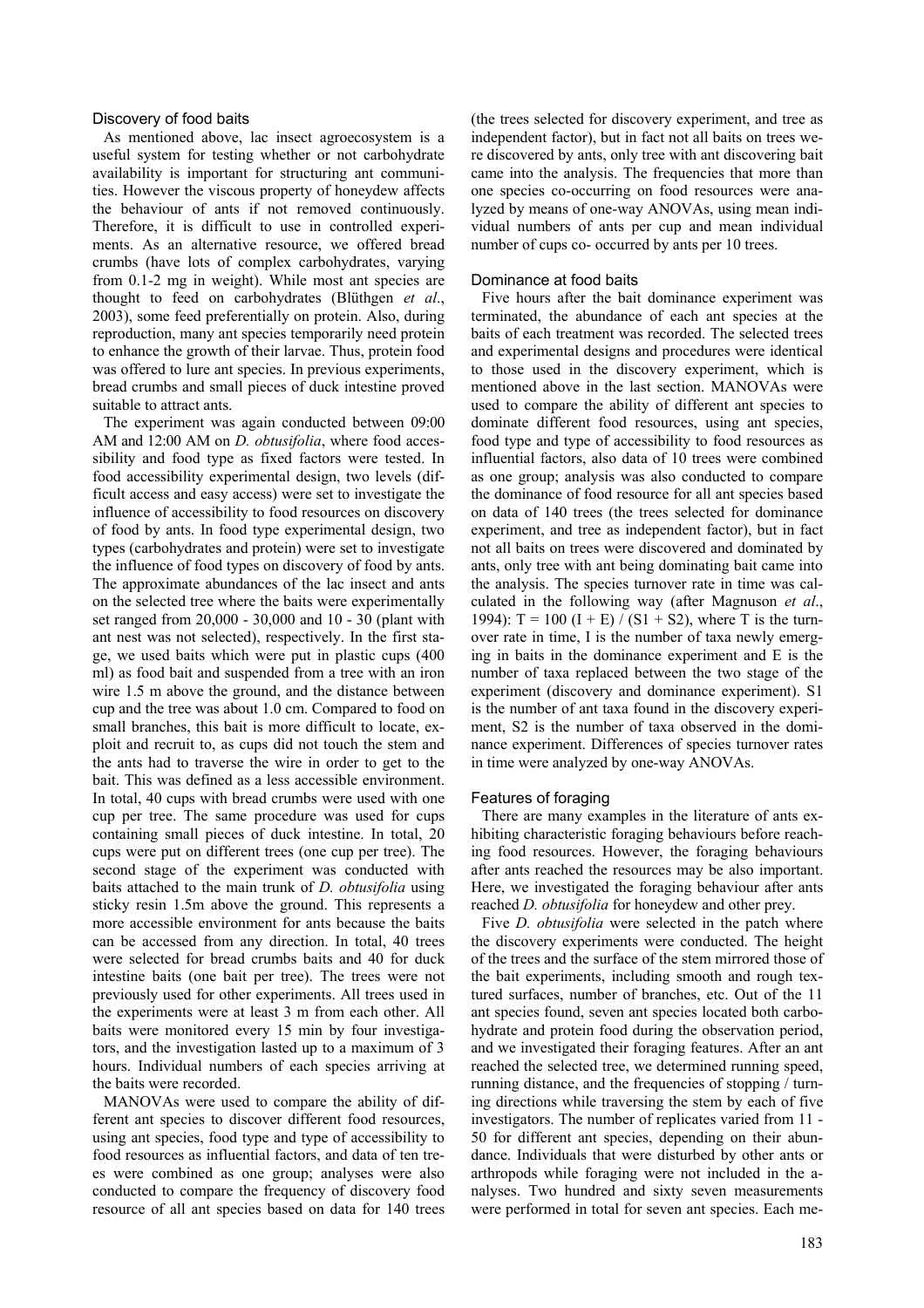asurement was conducted in the lac plantation in the morning between 09:00 AM and 12:00 AM. Ant running speed and running distances (before stopping / turning directions) were analyzed by one-way ANOVAs. The frequencies of stopping / turning directions in foraging were recorded, based on running distance categories (20, 30, 100 cm). Correlation analyses (Pearson correlation index) were used to analyze the relationships between different foraging features of ant species and their relative frequency of discovering a food resource. Here, the data of relative frequency of discovering two food types were combined to compare the effect of two different accessibilities, and the mean running speed, mean running distance, and the relative frequency of discovering food resources entered the analysis. In analyses of ants foraging in more accessible environment, the seven ant species were divided into two groups, the ants with mean running distance (before stopping / turning directions) more than 100 cm as a group, and the ants with mean running distance (before stopping / turning directions) less than 100cm as a group; in analyses of ants foraging in less accessible environment, the seven ant species were divided into two groups based on running speed, the ants with mean running speed more than 5 cm/sec as a group, and the ants with mean running speed less than 5 cm/sec as a group.

# **Results**

# Was there a discovery dominance trade-off?

The ant assemblage on *D. obtusifolia* comprised 11 ant species, representing four subfamilies and eight genera. The number of ants on trees ranged from 1.5 - 1273 per patch; and the number of trees on which at least one ant was observed ranged from 1.5 - 20.3 per patch (table 1). Relative fewer ants were found on trees and fewer trees were found with ants in patch where trees distribute along paddy edge. For the investigated 90 trees, there was a significant difference in relative abundance among ant species (P = 0.02,  $F_{0.05}$  (10, 12) = 3.566, n = 90). Abundance of ant species (based on % of all ants) ranked *Crematogaster macaoensis* > *Dolichoderus thoracicus* > *Crematogaster ferrarii* Emery > *Monomorium chinensis* Santschi > *Camponotus parius* > *Tetraponera allaborans* Walker > *Polyrhachis tibialis* > *Anoplolepis gracilipes* (Smith) > *Polyrhachis proxima* Roger > *Cataulacus granulatus* (Latreille) > *Camponotus lasiselene*  Wang et Wu.

Out of the 11 ant species, seven species found both carbohydrate and protein food in the experiment during the observation period (table 2). Sixty one baits were discovered by ants. The actual frequency (AF) of discovering food resources was significantly different

| Subfamily                    | Genus                    | Species           | Abundance and relative<br>abundance $(\% )$ | Occurrence and relative frequency of<br>occurrence $(\% )$ |
|------------------------------|--------------------------|-------------------|---------------------------------------------|------------------------------------------------------------|
| Pseudomyrmecinae Tetraponera |                          | allaborans        | $13.0 \pm 8.0$<br>$(3.0 \pm 1.7)$           | $8.7 \pm 4.8$<br>$(15.6 \pm 7.2)$                          |
| Myrmicinae                   | Cataulacus               | granulatus        | $1.5 \pm 0.5$<br>$(0.6 \pm 0.4)$            | $1.5 \pm 0.5$<br>$(2.9 \pm 1.2)$                           |
| Myrmicinae                   | Crematogaster macaoensis |                   | $1273.0 \pm 1056.0$<br>$(66.1 \pm 26.5)$    | $20.3 \pm 6.9$<br>$(43.5 \pm 18.2)$                        |
| Myrmicinae                   | Crematogaster ferrarii   |                   | $11.0 \pm 7.0$<br>$(4.8 \pm 4.0)$           | $4.0 \pm 2.0$<br>$(7.8 \pm 4.5)$                           |
| Myrmicinae                   | Monomorium               | chinensis         | $13.5 \pm 4.5$<br>$(4.0 \pm 0.4)$           | $2.5 \pm 1.5$<br>$(4.9 \pm 3.3)$                           |
| Dolichoderinae               | Dolichoderus             | <i>thoracicus</i> | 120.0<br>(58.8)                             | 7.0<br>(14.3)                                              |
| Formicinae                   | Anoplolepis              | gracilipes        | 2.0<br>(1.0)                                | 2.0<br>(4.1)                                               |
| Formicinae                   | Polyrhachis              | tibialis          | $6.0 \pm 4.0$<br>$(1.0 \pm 0.1)$            | $4.5 \pm 2.5$<br>$(8.3 \pm 3.2)$                           |
| Formicinae                   | Polyrhachis              | proxima           | $1.7 \pm 0.7$<br>$(0.6 \pm 0.5)$            | $1.7 \pm 0.7$<br>$(3.4 \pm 1.4)$                           |
| Formicinae                   | Camponotus               | lasiselene        | 3.0<br>(0.1)                                | 2.0<br>(5.1)                                               |
| Formicinae                   | Camponotus               | parius            | $9.7 \pm 4.1$<br>$(3.4 \pm 2.3)$            | $7.0 \pm 2.9$<br>$(13.7 \pm 5.7)$                          |

**Table 1.** The identity and relative abundance of dominant ant species on *D. obtusifolia* in lac plantations (mean ± 1 SE).

Means were calculated for each patch and the overall mean values for the three experimental patches are provided here. *D. thoracicus*, *A. gracilipes*, and *C. lasiselene* were only found in one patch. 1) relative abundance is the number of individuals of a particular ant species on all trees / the total number of individuals of all ant species on all trees per patch, and 2) relative frequency of occurrence is the number of emerging times of one species on trees / the total number of emerging times of all species on all trees per patch (irrespective of individual numbers).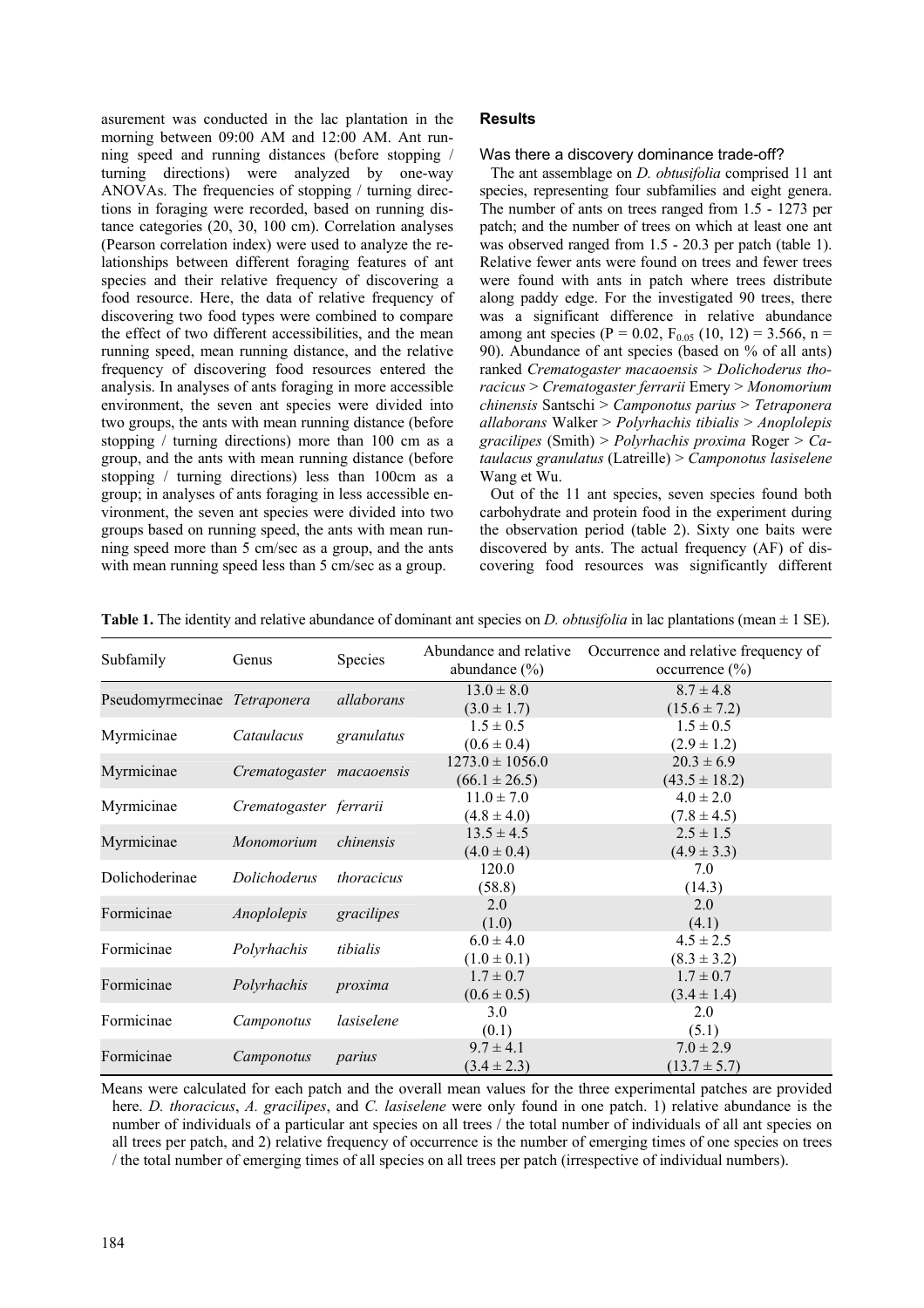|               |                                | More accessible environment    | Less accessible environment      |                                 |  |
|---------------|--------------------------------|--------------------------------|----------------------------------|---------------------------------|--|
| Ant species   | Bread crumbs                   | Duck intestine                 | Bread crumbs                     | Duck intestine                  |  |
|               | AF(RF)                         | AF(RF)                         | AF(RF)                           | AF(RF)                          |  |
| T. allaborans | $1.0 \pm 0.0$ $(6.4 \pm 0.0)$  | 0(0)                           | $5.8 \pm 1.1 (33.8 \pm 7.9)$     | $5.0 \pm 2.0$ (32.0 $\pm$ 12.8) |  |
| C. macaoensis | $3.0 \pm 0.6$ (6.9 $\pm$ 1.3)  | $1.3 \pm 0.3$ (2.9 $\pm$ 0.6)  | $10.3 \pm 2.3 (23.8 \pm 5.4)$    | $5.5 \pm 4.5$ (12.7 $\pm$ 10.4) |  |
| M. chinensis  | 1.0(20.4)                      | 0(0)                           | 0(0)                             | 1.0(20.4)                       |  |
| D. thoracicus | 1.0(7.0)                       | $1.5 \pm 0.5$ (10.5 $\pm$ 3.5) | $2.0 \pm 0.6$ (14.0 $\pm$ 4.0)   | 3.0(20.9)                       |  |
| P. tibialis   | 1.0(12.0)                      | 0(0)                           | 0(0)                             | 0(0)                            |  |
| C. parius     | $1.0 \pm 0.0$ (7.3 $\pm$ 0.0)  | $1.0 \pm 0.0$ (7.3 $\pm$ 0.0)  | $2.3 \pm 0.9$ (17.0 $\pm$ 6.4)   | 2.0(14.6)                       |  |
| A. gracilipes | 0(0)                           | 2.0(48.8)                      | 0(0)                             | 0(0)                            |  |
| C. lasiselene | 0(0)                           | 0(0)                           | 1.0(19.6)                        | 0(0)                            |  |
| C. granulatus | 0(0)                           | 0(0)                           | $3.5 \pm 2.5$ (120.7 $\pm$ 86.3) | $1.5 \pm 0.5$ (44.7 $\pm$ 24.3) |  |
| P. proxima    | 1.0(29.4)                      | $1.0 \pm 0.0$ (29.4 $\pm$ 0.0) | 0(0)                             | 1.0(29.4)                       |  |
| C. ferrarii   | $2.8 \pm 0.6$ (35.3 $\pm$ 8.1) | $2.7 \pm 0.3$ (34.2±4.3)       | $3.5 \pm 2.5 (44.9 \pm 32.1)$    | 0(0)                            |  |

**Table 2.** Mean actual frequencies (AF) and relative frequencies (RF) of discovering different baits in different environments of accessibility during a three hour foraging period (mean  $\pm$  1 SE).

Mean actual frequencies (AF) were calculated per 10trees; relative frequencies (RF) mean relative frequency of occurrence of an ant species at baits per 10 trees.  $RF = AF/mean$  relative frequency of occurrence of a particular ant species per 10 trees (data shown in the last row of table 1).

among ant species (P = 0.019,  $F_{0.05}$  (10, 33) = 2.593, n = 61), ant species with fewer individuals, such as *C. granulatus* and *P. proxima*, discovered more food relative to abundant ant species, such as *M. chinensis* and *P. tibialis*; What is also interesting is a comparison of the frequency of an ant species, irrespective of its initial abundance using occurrence data. Using these relative frequencies ( $RF = AF$  the relative frequency of occurrence of ants), ant species had a significant effect on the RF of discovering food resources (P =  $0.013$ , F<sub>0.05</sub> (10,  $33$ ) = 2.798, n = 61) (MANOVAs), and many ant species had higher RF values than *C. macaoensis* (table 2).

Forty nine baits were found to being dominated by ants (table 3). Ant species had significant effects on the actual frequency (AF) of dominating food resources (P  $= 0.01, F_{0.05}$  (8, 28)  $= 3.199, n = 49$ ), with *C. macaoensis* dominating most of the baits. Once the food resources were discovered by *C. macaoensis*, they mo-

nopolized them by more than 10 individuals feeding on the baits; any other closing ant species were attacked. Though some ant species were quick in finding new food resources, they were unable to monopolize them. When compared with the relative frequencies ( $RF = AF$ ) / the relative frequency of occurrence of ants) of occurrence at the baits. Here also ant species had a significant effect on the RF of dominating food resources  $(P =$ 0.004,  $F<sub>0.05</sub>$  (8, 28) = 3.789, n = 49).

# How does environmental accessibility and resource type affect this discovery dominance trade-off?

The actual frequency (AF) of discovering food resources was significantly different between the type of accessibility to food resources by the same ant species  $(P = 0.003, F<sub>0.05</sub> (1, 33) = 10.157, n = 61)$  (MANOVAs). *P. proxima* and *C. ferrarii* discovered more food in more accessible environments, relative to less accessible

**Table 3.** Mean actual frequencies (AF) and relative frequencies (RF) of dominating different baits in different environments of accessibility after five hours (mean  $\pm$  1 SE).

|               |                                | More accessible environment    | Less accessible environment    |                                 |  |
|---------------|--------------------------------|--------------------------------|--------------------------------|---------------------------------|--|
| Ant species   | Bread crumbs                   | Duck intestine                 | Bread crumbs                   | Duck intestine                  |  |
|               | AF(RF)                         | AF(RF)                         | AF(RF)                         | AF(RF)                          |  |
| T. allaborans | $1.0 \pm 0.0$ $(6.4 \pm 0.0)$  | 0(0)                           | $3.0 \pm 0.4$ (19.2 $\pm$ 2.6) | $3.5 \pm 2.5 (22.4 \pm 16.0)$   |  |
| C. macaoensis | $3.0 \pm 0.6$ (6.9 $\pm$ 1.3)  | $1.3 \pm 0.3$ (2.9 $\pm$ 0.6)  | $9.3 \pm 1.3$ (21.5 $\pm$ 3.1) | $5.0 \pm 4.0$ (11.5 $\pm$ 9.2)  |  |
| M. chinensis  | 0(0)                           | 0(0)                           | 0(0)                           | 1.0(20.4)                       |  |
| D. thoracicus | 0(0)                           | $1.5 \pm 0.5$ (10.5 $\pm$ 3.5) | $2.5 \pm 0.5$ (22.5 $\pm$ 8.6) | 1.0(7.0)                        |  |
| P. tibialis   | 0(0)                           | 0(0)                           | 0(0)                           | 0(0)                            |  |
| C. parius     | $1.0 \pm 0.0$ (7.3 $\pm$ 0.0)  | 1.0(7.3)                       | $1.0 \pm 0.0$ (7.3 $\pm$ 0.0)  | 2.0(14.6)                       |  |
| A. gracilipes | 0(0)                           | 1.0(24.4)                      | 0(0)                           | 0(0)                            |  |
| C. lasiselene | 0(0)                           | 0(0)                           | 0(0)                           | 0(0)                            |  |
| C. granulatus | 0(0)                           | 0(0)                           | 0(0)                           | $1.5 \pm 0.5$ (44.7 $\pm$ 24.3) |  |
| P. proxima    | 1.0(29.4)                      | 0(0)                           | 0(0)                           | 0(0)                            |  |
| C. ferrarii   | $2.5 \pm 0.6$ (32.0 $\pm$ 8.3) | $2.7 \pm 0.3$ (34.2 $\pm$ 4.3) | $3.5 \pm 2.5 (44.9 \pm 32.1)$  | 0(0)                            |  |

Mean actual frequencies (AF) were calculated per 10 trees; relative frequencies (RF) mean relative frequency of occurrence of an ant species at baits per 10 trees. RF=AF/mean relative frequency of occurrence of a particular ant species per 10 trees (data shown in the last row of table 1).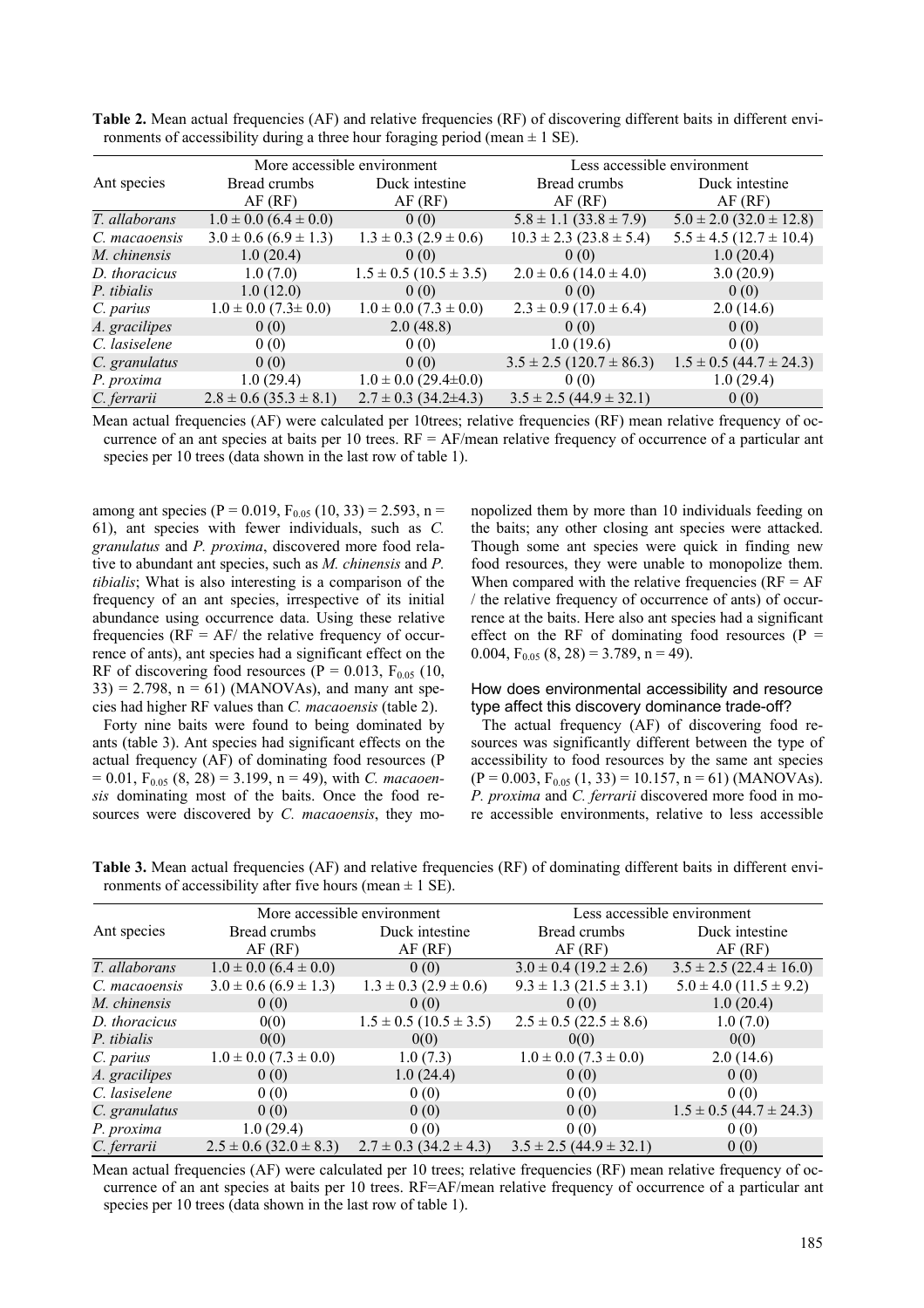environments, while *D. thoracicus*, *T. allaborans* and *C. macaoensis* discovered more food in less accessible environments relative to more accessible environments. When RF data were used, *C. ferrarii* had the highest RF in more accessible environments; *C. granulatus* had the highest RF in less accessible environments. The type of accessibility to food resources had significant effects on the actual frequency (AF) of dominating food resources  $(P = 0.019, F<sub>0.05</sub> (1, 28) = 1.804, n = 49)$  (MANOVAs), with *C. macaoensis* dominating more in less accessible environments than that in more accessible environments. For example, in more accessible environments, baits discovered by *C. parius* were often replaced by *C. macaoensis*. In most cases, *C. macaoensis* attacked ant species which discovered the baits first, by more than three individuals, and until the ants gave up the food resources.

Protein attracted more than twice as many species compared to carbohydrates in two environments of different accessibilities. In 3 h bait trials, *C. macaoensis* recruited to 90% of located baits, while *T. allaborans* recruited to only 48% of located baits. Once baits were discovered, the two ant species differed significantly in the number of workers recruiting to baits over time  $(P =$ 0.008,  $F_{0.05}$  (1, 26) = 8.208, n = 30).

More protein baits were dominated by ants than baits with carbohydrate. For the species turnover in time, protein baits had higher rates. In more accessible environments, the rates were 24.04% (at protein food) and 10% (at carbohydrate food); and in less accessible environments, the rates were 23.64% (at protein food) and 16.07% (at carbohydrate food).

# Which foraging traits are related to the trade-off?

*P. proxima* showed the highest mean running speed and *C. ferrarii* the longest mean running distance of all studied species (table 4). In contrast, *M. chinensis* showed the slowest running speed and the shortest running distance. *D. thoracicus* and *C. macaoensis* showed a similar running speed, but *D. thoracius* tended to search longer distances (table 4). Ant species differed significantly in terms of mean running speed and mean running distance (before stopping / turning directions)  $(P < 0.0001, F<sub>0.05</sub> (6, 260) = 235.1, n = 267; P < 0.0001,$  $F (6, 260) = 65.9, n = 267.$ 

*M. chinensis* interrupted its searching activities and turned left / right or spun in circles usually after running distances of 0.1 m. *C. macaoensis*, *T. allaborans* and *D.* 

*thoracicus* started to show such a behaviour after running distances of about 0.2 m, while *C. parius* and *P. proxima* showed the least number of turns and only did so after running 1.0 m (table 4). Thus, the foraging behaviour of the ants visiting lac insects fell into three distinct classes: *C. ferrarii*, *C. parius* and *P. proxima* were high speed, long distance foragers, *M. chinensis* was a low speed short distance forager, and *C. macaoensis*, *T. allaborans* and *D. thoracicus* were intermediate foragers. That is, the ant community on lac insect host plant comprises all types of foraging strategies.

High tempo ants like *P. proxima* and *C. parius* preferred to forage in more accessible environments such as stem and main branch, and rarely in the less accessible environments, such as side shoots and leaf stalks. Low and medium tempo foragers, like *C. macaoensis*  and *T. allaborans*, used both environments of differing accessibilities.

For ants foraging in more accessible environments, the mean running distance and mean running speed were positively correlated with the mean RF of discovering food items (P < 0.0001,  $R^2 = 1.0$ , n = 2). This suggests that ants with a higher running speed and longer running distances had a better chance to discover food resources. For ants foraging in less accessible environments, the mean running distance and mean running speed were negatively correlated with the mean RF of discovering food items. ( $P < 0.0001$ ,  $R^2 = -1.0$ ,  $n = 2$ ). This suggests that ants with a lower running speed and shorter running distances had a better chance of discovering food resources.

# **Discussion**

Was there a discovery dominance trade-off?

Eleven ant species were found to co-forage on honeydews excreted by *K. yunnanensis*. There was a significant difference in relative abundance among ant species. Ant species with fewer individuals, such as *C. granulatus* and *P. proxima*, discovered more food relative to abundant ant species, such as *M. chinensis* and *P. tibialis*. Dominant and aggressive species *C. macaoensis* is unable to exploit in environments of different accessibilities at all times, fugitive species such as *C. parius* and *T. allaborans* are able to invade habitats occupied by dominant ant species and exploit ephemeral resources. So there was a distinct discovery dominance

**Table 4.** Foraging speed and foraging distance of seven ant species on a stem of *D. obtusifolia*.

| Ant species   | Running speed<br>Mean $\pm$ 1 SE (cm/sec) | Running distance<br>Mean $\pm$ 1 SE (cm) | Frequency of stopping/turning directions<br>after traversing certain distance $(\% )$ |          |          |
|---------------|-------------------------------------------|------------------------------------------|---------------------------------------------------------------------------------------|----------|----------|
|               |                                           |                                          | 20cm                                                                                  | 30cm     | 100cm    |
| T. allaborans | $4.1 \pm 0.2$                             | $14.7 \pm 4.9$                           | $\Omega$                                                                              | 40.1     | 79.5     |
| C. macaoensis | $2.2 \pm 0.2$                             | $30.4 \pm 1.9$                           |                                                                                       | 58       | 100      |
| M. chinensis  | $1.3 \pm 0.1$                             | $15.8 \pm 1.6$                           |                                                                                       | 91.7     | 100      |
| D. thoracicus | $2.1 \pm 0.0$                             | $35.1 \pm 3.0$                           |                                                                                       | 51.9     | 100      |
| C. ferrarii   | $3.1 \pm 0.1$                             | $157.9 \pm 12.3$                         | 0                                                                                     | $\theta$ | $\theta$ |
| C. parius     | $8.1 \pm 0.4$                             | $136.4 \pm 20.3$                         |                                                                                       | 0        |          |
| P. proxima    | $8.3 \pm 0.3$                             | $153.9 \pm 12.6$                         |                                                                                       | $\Omega$ |          |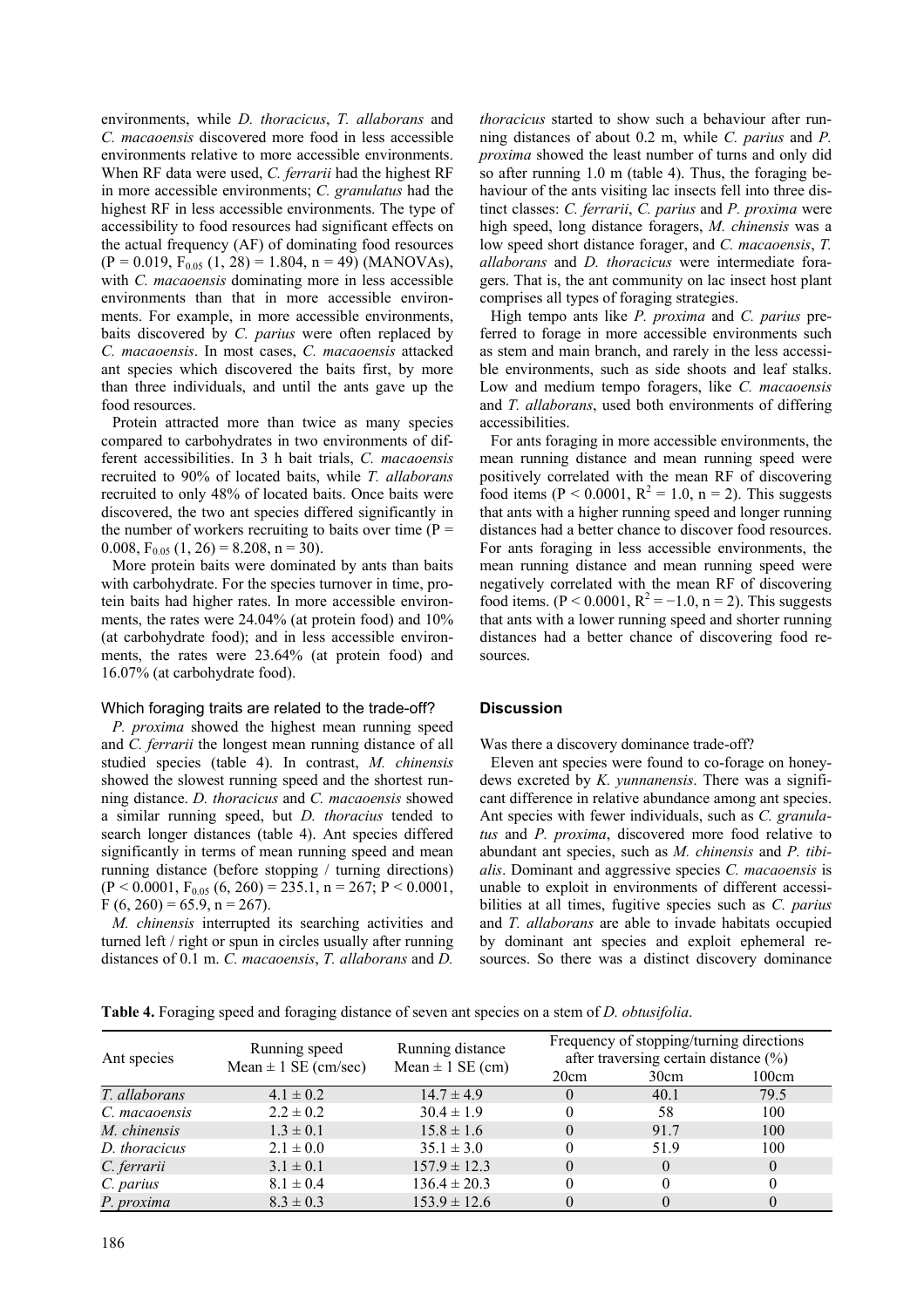trade-off among ant species foraging on *D. obtusifolia* where *K. yunnanensis* hosting on, which was consistent with the result of Fellers (1987).

How does environmental accessibility and resource type affect this discovery dominance trade-off?

Besides the difference of discovery and dominance food resources among ant species, for the same ant species, they performed differently in terms of environmental accessibility and resource type. For example, *P. proxima* and *C. ferrarii* discovered more food in more accessible environments, relative to less accessible environments, while *D. thoracicus*, *T. allaborans* and *C. macaoensis* discovered more food in less accessible environments relative to more accessible environments. Though *C. macaoensis* dominated most of the baits, *C. macaoensis* dominated more baits in less accessible environments than that in more accessible environments. When come to food type, Protein attracted more than twice as many species compared to carbohydrates in two environments of different accessibilities. Protein attracted more ant species to dominate it also. So we predict that ants could adjust the balance of discovery dominance trade off plastically when confront different environment and food type. For high carbohydrate yields from scale exudates may afford these species high tempo activity (Oster and Wilson, 1978) and high dynamic density (workers/m<sup>2</sup>, Hölldobler and Wilson, 1990) in preferred foraging areas, leading to more effective resource discovery, harvesting, and defence (Davidson, 1998). In a number of other ant communities, access to excess carbohydrates may enable species to "break" the trade-off in exploitation and interference competition, enhancing their ecological dominance (Davidson, 1998).

Which foraging traits are related to the trade-off?

A major challenge in community ecology is to understand the factors that confer co-occurrence or even coexistence (May, 1973; McCann *et al*., 1998). Our study shows that different accessibility to food resources and the presence/absence of different resource types modulate the foraging behaviour of ants and facilitate resource use by multiple species. On the main truck, main branch and leaves of lac insect host trees, high-tempo, long-distance ants gained a relative advantage because these species are able to access food resources earlier than *C. macaoensi*. Also, for food resources on small side shoots and leaf stalks of lac insect host trees, many were found by other ant species, of low to medium speed of foraging and frequent stopping/turning behaviour.

The differential effects of foraging strategies are important for ant community organization (Lach, 2005; Brown and Gordon, 2000; Nonacs and Dill, 1988; 1990; 1993). The results of our studies provide certain evidence that different parts of the lac insect host trees may represent different types of accessibility, and ant species could segregate into these within-tree parts of different accessibility to food resource on the basis of their foraging behaviour. Thus, the different foraging abilities might facilitate coexistence between large but rare ant species and small but abundant species on the same tree. Though the resources hanging off the stem and on the

stem directly in the field manipulations were not equal to more and less accessible environments on lac host plants. Also, use of bread is somewhat problematic because of differences in the type and concentration of carbohydrates and because bread is solid. Most ants in experiments are not specialized to feed on liquid foods. In the dry season, many ants forage on honeydew droplets with less water, and bread in our baits was all eaten out within several hours; our results are thus reasonably robust.

## **Acknowledgements**

The data on which this paper is based were collected in lac-producing farms in Yunnan Province, China. We thank Professor Xu Zhenghui and my student Zhou Xingyin for their work on specimen identification. We thank Professor Bernhard Stadler for his kind comments on early version of this manuscript. This research was partially supported with a grant from the Chinese Forestry Academy Science Foundation (riricaf200801z).

#### **References**

- ANDERSEN A. N., 1991.- Sampling communities of groundforaging ants: pitfall catches compared with quadrat counts in an Australian tropical savanna.- *Australian Journal of Ecology*, 16: 273-279.
- BLÜTHGEN N., FIEDLER K., 2004.- Preferences for sugars and amino acids and their conditionality in a diverse nectarfeeding ant community.- *Journal of Animal Ecology*, 73: 155-166.
- BLÜTHGEN N., GEBAUER G., FIEDLER K., 2003.- Disentangling a rainforest food web using stable isotopes: dietary diversity in a species-rich ant community.- *Oecologia*, 137: 426-435.
- BLÜTHGEN N., STORK N. E., FIEDLER K., 2004.- Bottom-up control and co-occurrence in complex communities: honeydew and nectar determine a rainforest ant mosaic.- *Oikos*, 106: 344-358.
- BROWN M. J. F., GORDON D. M., 2000.- How resources and encounters affect the distribution of foraging activity in a seed-harvesting ant.- *Behavioral Ecology and Sociobiology*, 47:195-203.
- CHEN Y. Q., LI Q., CHEN Y. L., WANG S. M., YANG Y. C., 2010.- Lac-production, arthropod biodiversity and abundance, and pesticide use in Yunnan Province, China.- *Tropical Ecology*, 51: 255-263.
- CROWLEY P. H., MCLETCHIE D. N., 2002.- Trade-offs and spatial life-history strategies in classical metapopulations.- *The American Naturalist*, 159: 190-201.
- DAVIDSON D. W., 1977.- Foraging ecology and community organization in desert seed-eating ants.- *Ecology*, 58: 724-737.
- DAVIDSON D. W., 1998.- Resource discovery versus resource domination in ants: a functional mechanism for breaking the trade-off.- *Ecological Entomology*, 23: 484-490.
- DEL-CLARO K., OLIVEIRA P. S., 1996.- Honeydew flicking by treehoppers provides cues to potential tending ants.- *Animal Behaviour*, 51: 1071-1075.
- FARJI-BRENER A. G., BARRANTES G., RUGGIERO A., 2004.- Environmental rugosity, body size and access to food: a test of the size-grain hypothesis in tropical litter ants.- *Oikos*, 104: 165-171.
- FELLERS J. H., 1987.- Interference and exploitation in a guild of woodland ants.- *Ecology*, 68: 1466-1478.